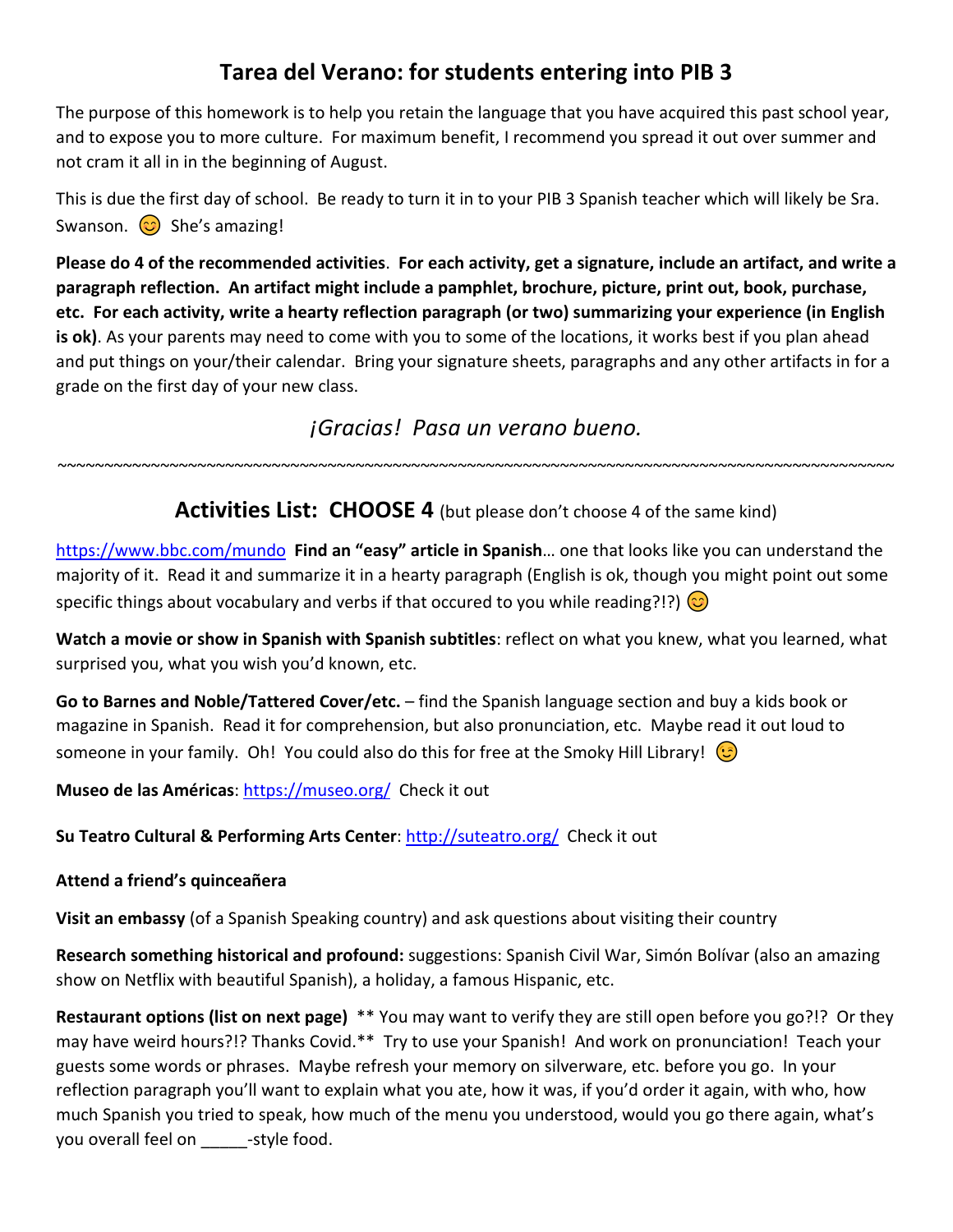- Pisco Sour, 14050 E Evans Ave, Aurora, CO 80014, [\(303\) 671-4437,](https://www.google.com/search?q=pisco+sour+restaurant&ei=q6uHYrjXMua-0PEPsZSkyAs&gs_ssp=eJzj4tFP1zcsqCg0tcjOTjFgtFI1qLAwN0u2ME20SE4zSU2xMEizMqiwtDBOTEsxtLAwSk4xTTEx8BItyCxOzlcozi8tUihKLS5JLC1KzCsBAGEHF_4&oq=pisco+sour+resta&gs_lcp=Cgdnd3Mtd2l6EAMYADILCC4QgAQQxwEQrwEyBQgAEIAEMgsILhCABBDHARCvATILCC4QgAQQxwEQrwEyBQgAEIYDOgcIABBHELADOgcIABCwAxBDOgoIABDkAhCwAxgBOhUILhDHARCvARDUAhDIAxCwAxBDGAI6DAguEMgDELADEEMYAjoPCC4Q1AIQyAMQsAMQQxgCOggIABCABBCxAzoFCC4QgARKBAhBGABKBAhGGAFQ1QVY0w9g6x9oAXABeACAAWeIAZ8EkgEDNS4xmAEAoAEByAERwAEB2gEGCAEQARgJ2gEGCAIQARgI&sclient=gws-wiz) Peruvian (a little expensive, but so good!)
- Pollo Lima, 9614 E Arapahoe Rd, Greenwood Village, CO 80112, [\(303\) 484-8712,](https://www.google.com/search?q=pollo+lima&source=hp&ei=ia2HYsyLHP-u0PEPiv2PwAY&iflsig=AJiK0e8AAAAAYoe7maETwgdWeRscWoMhqeR_Ndk9od8E&gs_ssp=eJzj4tVP1zc0TCpPLzc2KzE1YLRSNaiwMDdLtjAzNzdMSjZIs0xMsjKoME42sjBMM7AwNzZOMjVMMfHiKsjPyclXyMnMTQQAX4USxw&oq=pollo+lima&gs_lcp=Cgdnd3Mtd2l6EAEYADILCC4QgAQQxwEQrwEyBQgAEIAEMgYIABAeEBYyBggAEB4QFjIGCAAQHhAWMgYIABAeEBYyBggAEB4QFjIGCAAQHhAWMgYIABAeEBYyBggAEB4QFjoLCC4QsQMQgwEQ1AI6CwguEIAEELEDEIMBOggIABCABBCxAzoLCAAQgAQQsQMQgwE6DgguEIAEELEDEMcBEKMCOggILhCABBDUAjoOCC4QgAQQsQMQxwEQ0QM6BQguEIAEOgsILhCABBCxAxDUAjoOCAAQgAQQsQMQgwEQyQM6BQgAEJIDOggILhCABBCxAzoICAAQsQMQgwE6FAguEIAEELEDEIMBEMcBENEDENQCOgsILhCABBDHARCjAjoRCC4QgAQQsQMQxwEQowIQ1AI6BQgAELEDOgsILhCxAxDHARDRAzoRCC4QgAQQsQMQgwEQxwEQowI6CwgAEIAEELEDEMkDOgsILhCSAxDHARCvAToICAAQgAQQyQM6BwgAEIAEEApQAFivHGCjN2gCcAB4AIABcIgB5weSAQQxMC4ymAEAoAEB&sclient=gws-wiz) Peruvian (maybe with a slight American twist… good for the timid)
- **Los Cabos Kero**, 1525 Champa St, Denver, CO 80202, [\(303\) 595-3232,](https://www.google.com/search?q=los+cabos+kero&source=hp&ei=N66HYvG6EsCx0PEP2_SloAc&iflsig=AJiK0e8AAAAAYoe8R6hEQlrsYiac4kLCKRcJvnmnPLZZ&gs_ssp=eJzj4tZP1zcsSS7PNTQtMWC0UjGosDA3Sza3SDEwM0s1SU21NLUyqDA3NjAwt0xNNTNJMk9KM_Diy8kvVkhOTAKS2alF-QB8hBOg&oq=los+cabos+kero&gs_lcp=Cgdnd3Mtd2l6EAEYADILCC4QgAQQxwEQrwEyAggmMgUIABCGAzIFCAAQhgMyBQgAEIYDMgUIABCGAzoLCC4QgAQQxwEQowI6BQgAEIAEOhEILhCABBCxAxCDARDHARCjAjoOCC4QgAQQsQMQxwEQ0QM6CwguEIAEEMcBENEDOg4ILhCxAxCDARDHARCjAjoICC4QsQMQgwE6CwguEIAEELEDEIMBOggILhCABBDUAjoRCC4QgAQQsQMQgwEQxwEQ0QM6CAgAELEDEIMBOggILhCABBCxAzoICAAQgAQQsQM6CwgAEIAEELEDEIMBOgUILhCABDoLCAAQgAQQsQMQyQM6BQgAEJIDOhQILhCABBCxAxCDARDHARCjAhDUAjoOCC4QgAQQsQMQxwEQowI6CwguEIAEELEDENQCOg4ILhCABBCxAxDHARCvAToKCAAQsQMQgwEQCjoFCAAQsQM6DgguEIAEEMcBEK8BENQCOgcIABCABBAKOgcIABCxAxAKOgoILhDHARCvARAKOg0ILhDHARCjAhDJAxAKOgQIABAKOgsILhCxAxCDARDUAjoOCC4QgAQQsQMQgwEQ1AI6DgguELEDEIMBEMcBEK8BOggIABCABBDJAzoGCAAQHhAWUABY5cYBYKbaAWgMcAB4AIABngGIAbQQkgEEMTUuN5gBAKABAbABAA&sclient=gws-wiz) Peruvian (OMG! I'm totally going here this summer! It looks amazing!)
- **The 9th door**, 925 Lincoln Street Suite C, Denver, CO. 80203, (303) 832-7027, Spanish/tapas SO! DELICIOUS!
- **Havana's Bakery and Café**, 19757 Pikes Peak Avenue, Parker, CO 80138[, \(303\) 993-4021](https://www.google.com/search?q=havana+bakery&source=hp&ei=qa-HYurULY6LtQaw1YagBw&iflsig=AJiK0e8AAAAAYoe9uXxdOejxRy_WTvGtYq2-U5UEtxlZ&gs_ssp=eJzj4tVP1zc0zEsvLi-qKCwzYLRSNaiwMDdLtjQ0MEw0TDJLNLU0tzKoMDe1MLa0NEwxN0syMbVMS_XizUgsS8xLVEhKzE4tqgQAt_cUag&oq=havana+bakery&gs_lcp=Cgdnd3Mtd2l6EAEYADILCC4QgAQQxwEQrwEyBQgAEIAEMgUIABCABDIICAAQgAQQyQMyBQgAEIAEMgUIABCABDILCC4QgAQQxwEQrwEyBQgAEIAEMgsILhCABBDHARCvATILCC4QgAQQxwEQrwE6EQguEIAEELEDEIMBEMcBEKMCOgsIABCABBCxAxCDAToICAAQgAQQsQM6CwguELEDEIMBENQCOggIABCxAxCDAToOCC4QgAQQsQMQxwEQowI6CwguEIAEEMcBEKMCOg4ILhCABBCxAxCDARDUAjoLCC4QgAQQsQMQgwE6CAguEIAEELEDOggILhCxAxCDAToOCC4QgAQQsQMQxwEQ0QM6CwguEIAEELEDENQCOgUILhCABDoFCAAQsQM6EQguEIAEELEDEIMBEMcBEK8BUABYkBNg2y1oAHAAeACAAZMBiAHXCpIBAzUuOJgBAKABAQ&sclient=gws-wiz) ALSO SO! DELICIOUS! You'll have to buy a ton because it's so hard to decide. Eat lunch there, but take home a million pastries!
- **Sazón**, 9447 Park Meadows Dr, Lone Tree, CO 80124, [\(303\) 627-5741](https://www.google.com/search?q=sazon&source=hp&ei=vrCHYu2LIdrAtQbZ-oeQDw&iflsig=AJiK0e8AAAAAYoe-ziDtIfxK4dNzEKuYgnRuPnmV8ljL&ved=2ahUKEwj0wtHGr-73AhV-ITQIHclnAbIQvS56BAgCEAE&uact=5&oq=sazon&gs_lcp=Cgdnd3Mtd2l6EAMyCAgAEIAEELEDMgsILhCABBDHARCvATIICAAQgAQQsQMyEQguEIAEELEDEIMBEMcBEK8BMggIABCABBCxAzIFCAAQgAQyBQgAEIAEMgUIABCxAzIFCAAQgAQyBQgAEIAEOggILhCxAxCDAToRCC4QgAQQsQMQgwEQxwEQ0QM6CwgAEIAEELEDEIMBOg4ILhCABBCxAxDHARDRAzoFCC4QgAQ6CwguEIAEEMcBEKMCOhEILhCABBCxAxCDARDHARCjAjoLCC4QgAQQsQMQgwE6DgguEIAEELEDEMcBEKMCOggILhCABBCxA1AAWPoEYLYLaABwAHgAgAGOAYgB8QOSAQM0LjGYAQCgAQE&sclient=gws-wiz&tbs=lf:1,lf_ui:9&tbm=lcl&rflfq=1&num=10&rldimm=17464093238521402444&lqi=CgVzYXpvbkiIlZ-sqbWAgAhaCxAAGAAiBXNhem9ukgESbWV4aWNhbl9yZXN0YXVyYW50qgENEAEqCSIFc2F6b24oAA&phdesc=JMbwXLr37WM&sa=X&rlst=f) fancy Mexican… try an Horchata!
- **Lechonera**, 14200 E Alameda Ave, Aurora, CO 80012, [\(720\) 982-3231](https://www.google.com/search?q=lechonera+la+familia&source=hp&ei=lbGHYqyvN9CH9PwP9I-XuA0&iflsig=AJiK0e8AAAAAYoe_pRaDaxXxL0ILrIi0k7hUbYqldy8F&gs_ssp=eJzj4tVP1zc0zKswKynMLs8yYLRSNaiwMDdLNjM2TDJMNkhNM7K0tDKoMEtLNE5MTksxS7Y0NDBOTPISyUlNzsjPSy1KVMhJVEhLzM3MyUwEAGYIF7M&oq=lechonera&gs_lcp=Cgdnd3Mtd2l6EAEYADILCC4QgAQQxwEQrwEyCAgAEIAEELEDMgsILhCABBDHARCvATILCC4QgAQQxwEQrwEyBQgAEIAEMggIABCABBDJAzIFCAAQgAQyCwguEIAEEMcBEK8BMgsILhCABBDHARCvATILCC4QgAQQxwEQrwE6EQguEIAEELEDEIMBEMcBEKMCOhEILhCABBCxAxCDARDHARDRAzoUCC4QgAQQsQMQgwEQxwEQowIQ1AI6CwguEIAEELEDEIMBOggILhCABBCxAzoOCC4QgAQQsQMQxwEQowI6CwguEIAEEMcBEKMCOg4ILhCABBCxAxDHARDRAzoICAAQsQMQgwE6CwguEIAEELEDENQCOg4ILhCABBCxAxDHARCvAToRCC4QgAQQsQMQgwEQxwEQrwE6DggAEIAEELEDEIMBEMkDOgUIABCSAzoHCAAQgAQQClAAWOkHYM4XaABwAHgAgAF9iAHaBpIBAzYuM5gBAKABAQ&sclient=gws-wiz) haven't been there, let me know
- **Ultreia**, 1701 Wynkoop St #125, Denver, CO 80202[, \(303\) 534-1970,](https://www.google.com/search?q=ultreia+denver&source=hp&ei=hbKHYt3bA5WDtQaUh7S4DA&iflsig=AJiK0e8AAAAAYofAlRgEUMK1ktQb5FFE19dREYHXz3Jk&gs_ssp=eJzj4tVP1zc0TE8pSiswzCkzYLRSNaiwMDdLNrdINjZINDQ3sDBOsTKoMEuyMDIzMzQzS05JMrRMtfTiK80pKUrNTFRISc0rSy0CALsHFLI&oq=ultreia&gs_lcp=Cgdnd3Mtd2l6EAEYADILCC4QgAQQxwEQrwEyBQgAEIAEMgUIABCABDIFCAAQgAQyBQgAEIAEMgUIABCABDIFCAAQgAQyBQgAEIAEMgUIABCABDIFCAAQgAQ6CwgAEIAEELEDEIMBOg4ILhCABBCxAxDHARDRAzoICC4QgAQQsQM6CAgAEIAEELEDOhEILhCABBCxAxCDARDHARCjAjoRCC4QgAQQsQMQgwEQxwEQ0QM6DgguEIAEELEDEMcBEKMCOgsILhCABBCxAxCDAToLCAAQgAQQsQMQyQM6BQgAEJIDOgsILhCSAxDHARCvAToICAAQsQMQgwE6DgguEIAEELEDEIMBENQCUABYkQhgxxdoAHAAeACAAViIAbYEkgEBN5gBAKABAQ&sclient=gws-wiz) Spanish/tapas ooo, this looks bouji and yummy – I'm totally trying this one too!
- **Las Tortugas**, 3140 S Parker Rd, Aurora, CO 80014, [\(720\) 639-4937,](https://www.google.com/search?client=firefox-b-1-d&q=las%20tortugas&tbs=lrf:!1m4!1u3!2m2!3m1!1e1!2m1!1e3!3sIAE,lf:1,lf_ui:4&tbm=lcl&rflfq=1&num=10&rldimm=14179567154274300106&lqi=CgxsYXMgdG9ydHVnYXMiA4gBAUjD_q279qyAgAhaGhAAEAEYABgBIgxsYXMgdG9ydHVnYXMyAmVzkgESbWV4aWNhbl9yZXN0YXVyYW50qgEUEAEqECIMbGFzIHRvcnR1Z2FzKA4&ved=2ahUKEwjCrbTise73AhW7CTQIHd2KAm0QvS56BAgDEAE&sa=X&rlst=f) Mexican sandwiches to die for! There are several Las Tortugas in Denver and Aurora as well – a little greasy, but so so good! And great Spanish practice!
- Maria Empanada there's one on S. Broadway and there's one in Stanley Market Argentinian, Best way to experience a variety of empanadas – all 21 Spanish-speaking countries have these!
- **Pupusas paradise** OR **Pupusas House** on Hampden or Chambers. Salvadorian. Not always the best service, but super yummy food and affordable!
- **Los Parceros**, 5922 E Colfax Ave, Denver, CO 80220, [\(720\) 379-3808,](https://www.google.com/search?q=los+parceros&source=hp&ei=7rSHYoSeJdOL0PEP8OiEiAE&iflsig=AJiK0e8AAAAAYofC_sFHp8gvnMiRi-_rKW_6xmdT4FfU&gs_ssp=eJzj4tFP1zcsNMtKKjdMKTZgtFI1qLAwN0s2TzZINjU0TTQwTTK3MqgwtbA0A2JjAwtTw7SkJEsvnpz8YoWCxKLk1KL8YgB02xNR&oq=los+parcero&gs_lcp=Cgdnd3Mtd2l6EAEYADILCC4QgAQQxwEQrwEyBQgAEIAEMgsILhCABBDHARCvATIFCAAQgAQyBQgAEIAEMgsILhCABBDHARCvATIFCAAQgAQyCwguEIAEEMcBEK8BMgsILhCABBDHARCvATILCC4QgAQQxwEQrwE6EQguEIAEELEDEIMBEMcBEKMCOhEILhCABBCxAxCDARDHARDRAzoUCC4QgAQQsQMQgwEQxwEQowIQ1AI6CwguEIAEELEDEIMBOggILhCABBCxAzoOCC4QgAQQsQMQxwEQowI6CwguEIAEEMcBEKMCOg4ILhCABBCxAxDHARDRAzoICAAQsQMQgwE6CAguELEDEIMBOgUILhCABDoLCAAQgAQQsQMQgwE6CAgAEIAEELEDOgsILhCABBCxAxDUAjoLCC4QsQMQgwEQ1AI6DgguEIAEELEDEIMBENQCOhEILhCABBCxAxCDARDHARCvAToOCC4QsQMQgwEQxwEQrwE6BwgAEIAEEApQAFjhCmDpF2gAcAB4AIABaIgB2QeSAQM5LjKYAQCgAQE&sclient=gws-wiz) Colombian looks good
- **Empanada Express Grill**, 4301 W. 44th Avenue, Denver, CO 80212, 303.955.8362, Venezuelan Empanadas – I'm adding this one to my summer list!
- La Chiva, 1446 S Broadway, Denver, CO 80210[, \(720\) 389-9847,](https://www.google.com/search?q=la+chiva&source=hp&ei=4LWHYsGaDsCy0PEP47-G0AM&iflsig=AJiK0e8AAAAAYofD8DMH4vmHdGGNcGAWYu5UUA-2AwLq&gs_ssp=eJzj4tVP1zc0TEkrrjAuNjU3YLRSNaiwMDdLNk9LTE41NTNNSzROszKoMLW0TEw1M0lOtDSwNLQwSPTiyElUSM7ILEsEAE0SEm8&oq=la+chiva&gs_lcp=Cgdnd3Mtd2l6EAEYADIOCC4QgAQQsQMQxwEQrwEyCwguEIAEEMcBEK8BMgUIABCABDIFCAAQgAQyBQgAEIAEMgUIABCABDIFCC4QgAQyBQgAEIAEMgUIABCABDIFCC4QgAQ6EQguEIAEELEDEIMBEMcBEKMCOhEILhCABBCxAxCDARDHARDRAzoUCC4QgAQQsQMQgwEQxwEQowIQ1AI6CwguEIAEELEDEIMBOggILhCABBCxAzoOCC4QgAQQsQMQxwEQowI6CwguEIAEEMcBEKMCOg4ILhCABBCxAxDHARDRAzoICAAQsQMQgwE6DgguELEDEIMBEMcBEK8BOggIABCABBCxAzoICC4QgAQQ1AI6CwguELEDEIMBENQCOggILhCxAxCDAVAAWJYJYKsbaABwAHgAgAF9iAHqBZIBAzUuM5gBAKABAQ&sclient=gws-wiz) Colombian SUPER GREAT!
- **La Esquina del Sabor**:<https://www.facebook.com/La-Esquina-del-Sabor-CO-110692117380821/> I've Heard this is amazing! It's a corner with 4 food trucks - authentic and yummy food... I just can't seem to find the address and stuff... so here's their facebook link.  $\odot$

Continue scrolling for a checklist…